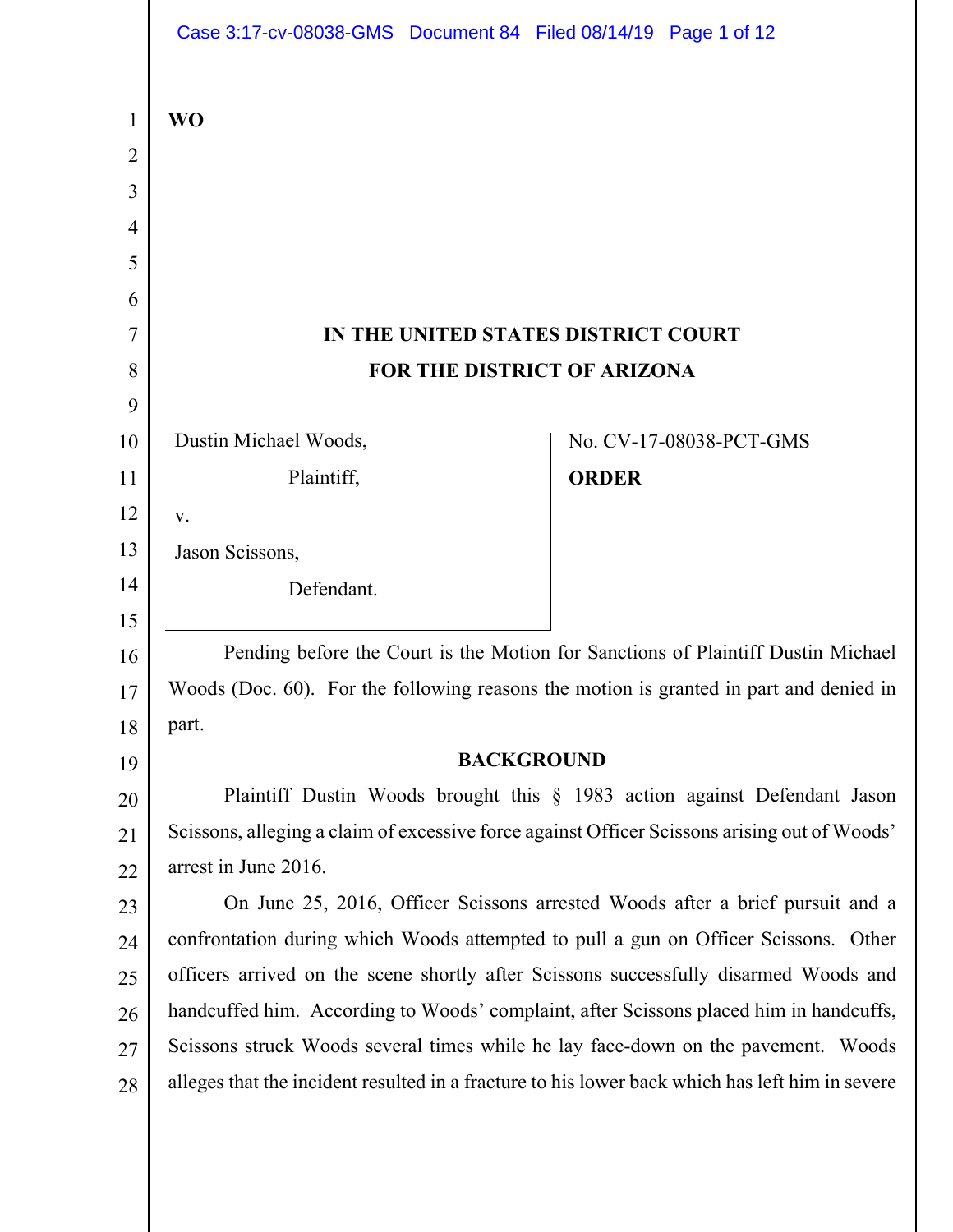pain and will likely require future surgery to repair.

2

1

3 4 5 6 7 8 9 10 11 12 13 14 15 16 17 At some point, Officer Scissons called for medical assistance for Woods. (Doc. 60- 3 at 42.) Paramedics arrived. More officers also arrived at the scene, including Sergeant Heath, Scissons' commanding officer. Heath filed a Use of Force Report two days after the incident. Heath's report concluded that Scissons' use of force was justified. (Doc. 60- 3 at 41–44.) The report makes no mention of any force used after Scissons handcuffed Woods. *(Id.)* Nor does the report indicate that it was made after reviewing any recordings that may have been made of the incident by any of the police units that were present at the scene. Following the initial report, Prescott Police Department leadership determined that the incident "warranted a full Incident Review Board," which consisted of law enforcement personnel and the city attorney. (*Id.* at 46.) The Board issued its report on July 22, 2016. It concluded, after reviewing "all of the reports, the pictures associated with the call as well as the Use of Force Report," that no "criminal, civil or Department Policy violations" had occurred, and that "Officer Scissons showed great restraint and professionalism during this incident." *(Id.* at 47.) Again, however, there is nothing in the Board's report that suggested it requested, or reviewed, any of the recordings of the incident that may have been made at the scene.

18 19 20 21 22 23 Woods filed this action in February 2017. Scissons agreed to waive service of summons on April 18, 2017. (Doc. 14 at 2.) Woods now seeks spoliation sanctions, arguing that non-party City of Prescott violated a duty to preserve evidence of the alleged incident—video footage automatically captured by the cameras in the various officers' vehicles—by allowing the footage to be automatically deleted from the police department's systems.

### **DISCUSSION**

**I. Analysis** 

26

24

25

## **A. The Duty to Preserve Electronically Stored Evidence**

27 28 "A duty to preserve information arises when a party knows or should know that the information is relevant to pending or future litigation." *Pettit v. Smith*, 45 F. Supp. 3d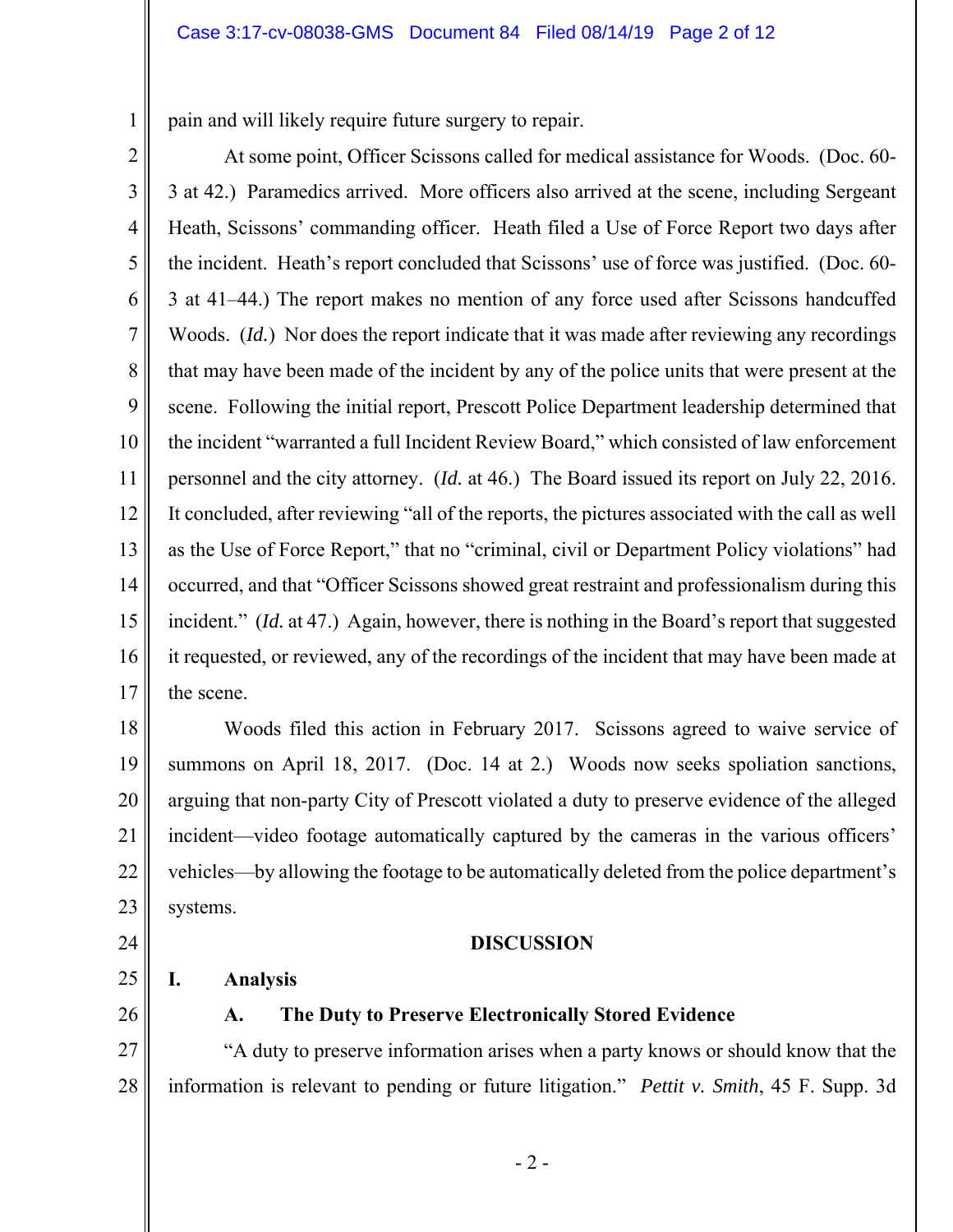1099, 1105 (D. Ariz. 2014). "The failure to preserve electronic or other records, once the duty to do so has been triggered, raises the issue of spoliation of evidence and its consequences." *Id.* at 1103 (quoting *Thompson v. U.S. Dep't of Hous. & Urban Dev.*, 219 F.R.D. 93, 100 (D. Md. 2003)). Spoliation is the "destruction or significant alteration of evidence, or the failure to preserve property for another's use as evidence, in pending or future litigation." *Kearney v. Foley & Lardner, LLP*, 590 F.3d 638, 649 (9th Cir. 2009) (quotation marks and citations omitted).

8 9 10 11 12 13 14 15 16 17 18 Sanctions under Federal Rule of Civil Procedure 37(e) are available when "electronically stored information that should have been preserved in the anticipation or conduct of litigation is lost because a party failed to take reasonable steps to preserve it, and it cannot be restored or replaced through additional discovery." Fed. R. Civ. P. 37(e); *see also Leon v. IDX Sys. Corp.*, 464 F.3d 951, 958 (9th Cir. 2006) (party that fails to preserve or destroys evidence subject to sanctions for spoliation). There are, broadly speaking, two categories of remedies available under Rule 37(e). Both categories require the satisfaction of the first part of the Rule—*i.e.*, the court must conclude (1) that electronically stored information was lost; (2) the loss is attributable to the failure by a party to take reasonable steps to preserve it; and (3) the information cannot be restored or replaced by more discovery.

19 20 21 22 23 24 25 26 27 28 The first category of remedies allows a court, upon finding that the loss of the information has prejudiced another party, to "order measures no greater than necessary to cure the prejudice." Fed. R. Civ. P.  $37(e)(1)$ . The second category allows a court to take more drastic measures if it finds that the party "acted with the intent to deprive another party of the information's use in the litigation." *Id.* (2). Intent may be shown "when the evidence shows or it is reasonable to infer, that . . . a party purposefully destroyed evidence to avoid its litigation obligations." *Porter v. City & Cnty. of San Francisco*, Case No. 16- CV-03771-CW(DMR), 2018 WL 4215602, at \*3 (N.D. Cal. Sept. 5, 2018) (citing *First Fin. Sec., Inc. v. Freedom Equity Grp., LLC*, No. 15-CV-01893-HRL, 2016 WL 5870218, at \*3 (N.D. Cal. Oct. 7, 2016)). If intent is found, the court may presume that the lost

1

2

3

4

5

6

7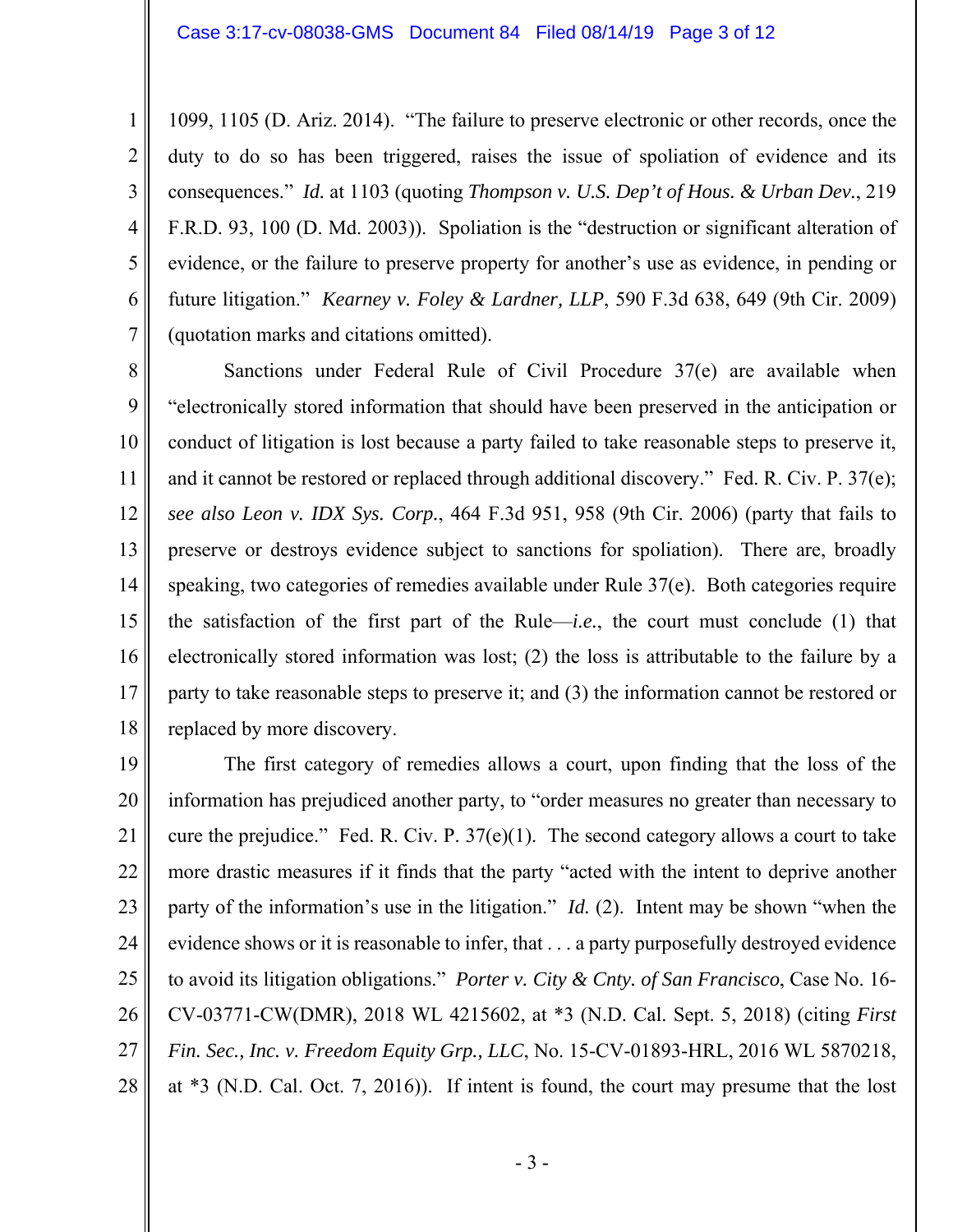#### Case 3:17-cv-08038-GMS Document 84 Filed 08/14/19 Page 4 of 12

information was unfavorable to the party that lost it, issue an adverse inference instruction to the jury, or even dismiss the action or enter a default judgment. Fed. R. Civ. P.  $37(e)(2)(A)$ –(C). The Advisory Committee Notes for Rule 37 stress that the sanctions available under (e)(2) are not to be used unless a party intentionally destroyed evidence. *See* Fed. R. Civ. P. 37(e)(2) advisory committee's notes to 2015 Amendment.

6

1

2

3

4

5

## **B. Considerable evidence suggests that footage from the incident existed.**

7 8 9 10 11 12 13 14 15 16 17 18 19 20 Scissons asserts that there is no evidence that any video recording of the alleged incident ever existed. (*See*, *e.g.*, Doc. 72 at 10) ("There is no evidence that any of the Prescott police units recorded relevant footage."). This *ipse dixit* is unsupported by the facts. Vehicles in the Prescott Police Department vehicle fleet have cameras mounted on their dashboards. The cameras automatically turn on when the vehicle is turned on. Police vehicles have three "levels" for their emergency lights and siren. Level one is where the rear emergency lights are activated. (Doc. 60-3 at 28–29.) Level two is where the overhead emergency lights are fully activated. (*Id.*) Testimony from the department's evidence technician suggests that all units' dash cams automatically start recording at level two. (*See* Doc. 72-2 at 105) ("Dashcams were mounted in Prescott police vehicles and were generally set to activate automatically when overhead lights were activated."). Level three means fully activated overhead lights as well as the unit's siren. (Doc. 60-3 at 28–29.) It may be that some units' dash cams do not automatically begin recording until level three is activated. (*Id.*)

21 22 23 24 Uncontradicted testimony from multiple officers establishes that absent some equipment malfunction—evidence of which has not been presented here—video recordings would have been taken by at least some of the units the day of Woods' arrest, and that the recordings may have been relevant to his claim.

25 26 27 28 Officer Siller, one of the first officers to respond to the scene, testified that he activated his unit's lights and sirens as he drove to the scene—meaning he activated level three in his vehicle. (Doc. 60-3 at 17.) His dash cam would therefore have been recording footage, for at least part of the encounter. Siller drove into the parking lot and parked his

- 4 -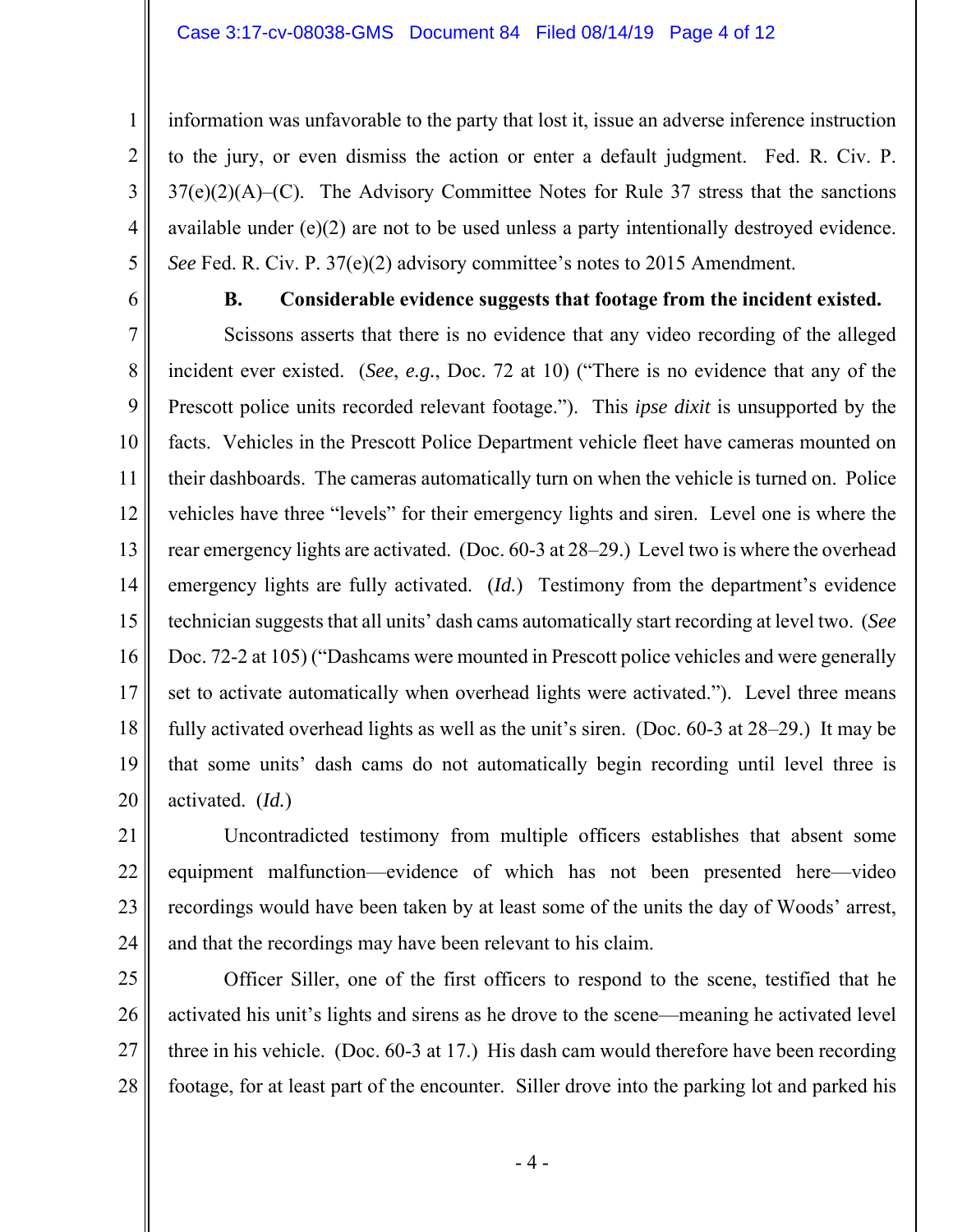vehicle directly behind Woods' truck. (*Id.* at 19.) No one has contradicted this testimony, so the evidence establishes that Siller's dash cam would have been recording footage that could have been relevant to Woods' claim.

3 4

5

6

7

8

9

10

11

12

13

1

2

 Officer Martin, another responding officer, testified that he had a dash cam in his vehicle and that he drove at level three to the scene. (*Id.* at 27, 30.) He parked his vehicle across the road from the scene and ran towards Officer Scissons' vehicle. (*Id.* at 30.) While Martin's vehicle seems to have been parked away from the scene, his dash cam would have captured video or audio that may have been relevant to Woods' claim. Martin testified that he was the first officer, other than Scissons, on the scene. (*Id.* at 33.) He also testified that when he arrived, Officer Scissons' vehicle was parked in front of Woods' vehicle with its lights and sirens on. *(Id.)* ("Q. And what did you see when you got there? A. At that point, Officer Scissons' vehicle, lights and sirens, and the truck in front of his vehicle."). Woods was already on the ground, handcuffed, and Officer Scissons was standing over him. (*Id.*) 1

14 15 16 17 18 19 20 21 22 23 24 Officer Scissons, however, testified that he activated his lights (*i.e.,* at least level two) when he followed Woods' vehicle into the parking lot where the incident occurred. (Doc. 60-3 at 5.) After Woods parked his vehicle, Officer Scissons parked his unit in front of Woods' vehicle, facing it at an angle. (*Id.* at 8.) In a separate Declaration, Scissons states that his truck was parked perpendicular to Woods' vehicle, and that the "front end of [his] police vehicle extended past the front of Woods' truck and was angled . . . fac[ing] in the opposite direction from the passenger side of Woods' truck. (Doc. 72-1 at 2.) It is nevertheless possible that Scissons' could have recorded video relevant to Woods' claim.2 Woods' account differed. He testified that when he saw Scissons' patrol vehicle enter the parking lot, he "did not recognize lights on the top of the vehicle." (Doc. 60-3 at 38.) He also testified, in response to a question suggesting that Officer Scissons' vehicle

<sup>25</sup>  26 27 <sup>1</sup> This timeline does not necessarily preclude the possibility that Martin or Siller were present when the assault allegedly occurred. Woods' Complaint alleges that Scissons<br>attacked him after he was handcuffed, and that another officer pulled Scissons off Woods<br>and then stood between Woods and Scissons to prev

<sup>28</sup>  <sup>2</sup> Officer Scissons testified that he did not bring the vehicle's microphone with him when he left the vehicle to confront Woods. (Doc. 60-3 at  $12-13$ .)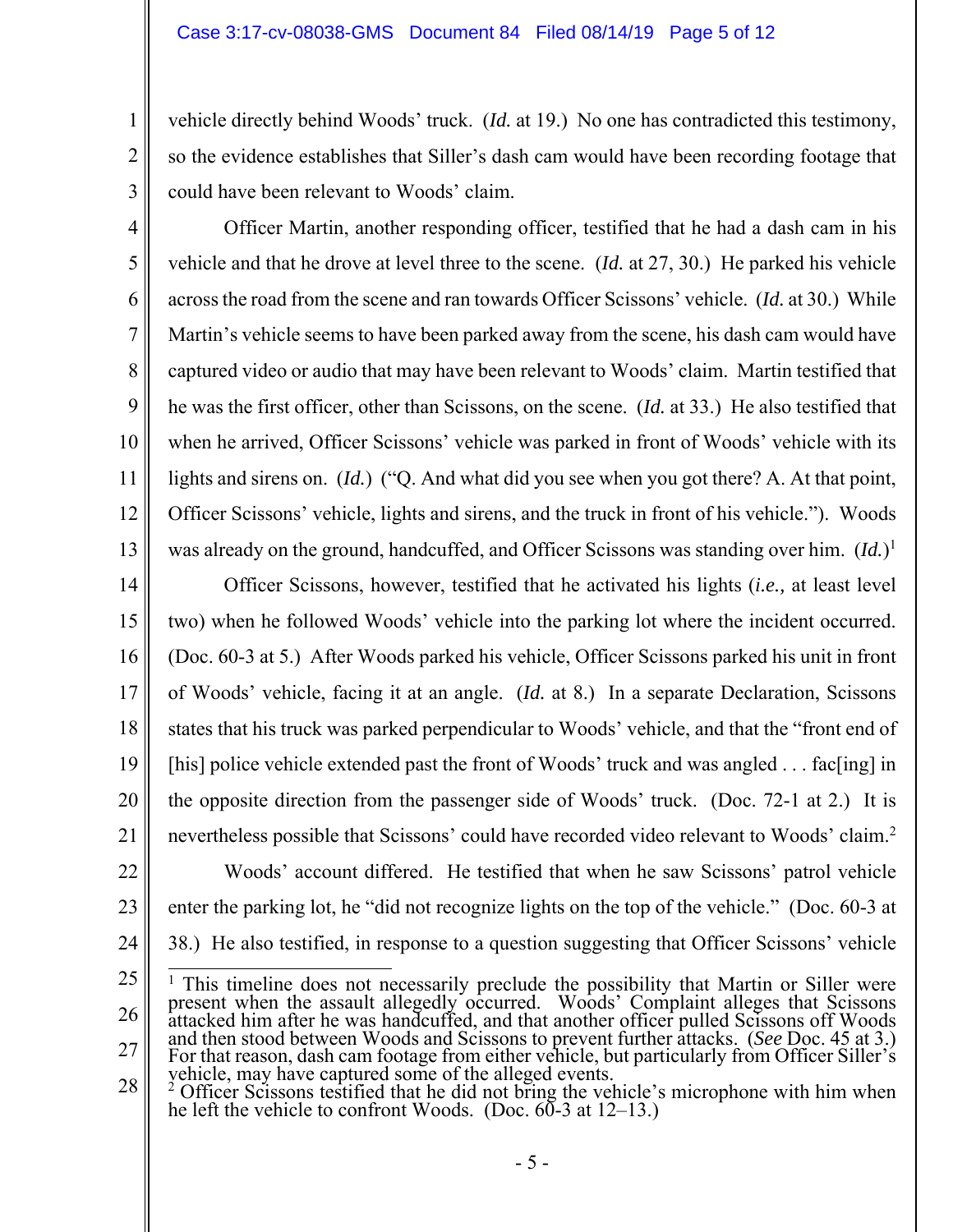had its emergency lights activated when it pulled into the parking lot, "Not that I'm aware of, no. I never seen [sic] an emergency light on." (*Id.* at 39.)

There is no testimony as it pertains to the other police vehicles that eventually arrived at the scene. Nor is there any testimony before the Court of which it is aware that suggests what would stop the recording(s) once they had begun.

6 7 8 12 13 But, the available evidence, taken as a whole, establishes that dash cam footage was recorded by at least two vehicles that could have been relevant to Woods' claim. Officer Siller's patrol unit had its lights and sirens activated, and so did Officer Martin's. Based on that evidence, both officers' units would have been automatically recording dash cam footage. The evidence also suggests that Scissons' dash cam may have recorded footage, since both Officer Scissons and Officer Martin testified that the vehicle's lights were activated, and Martin further testified that its sirens were on. At a minimum, this inconsistency in the testimonies suggests that evidence on this point should be presented to the finder of fact.

14 15

1

2

3

4

5

9

10

11

# **C. Woods would be prejudiced by the loss of the video footage.**

16 17 18 19 20 21 22 23 24 25 26 27 28 The deposition testimony previously discussed establishes that at least two patrol vehicles would have recorded some part of the scene of the alleged incident—the units of Officer Martin and Officer Siller—and that the unit of Officer Scissons may have as well. Those recordings may well have had relevant footage. Scissons and Siller testified that they parked their units near Woods' vehicle. The alleged incident took place on the passenger side of Woods' vehicle. Even if the exact angle was not perfect such that the recordings did not actually capture images of the incident, it is enough that the cameras may have captured any footage of the incident. *See LaJocies v. City of N. Las Vegas*, No. 2:08-cv-00606-GMN-GWF, 2011 WL 1630331, at 2 (D. Nev. April 28, 2011) ("Despite the limited viewing angle of the videotape . . . , it is likely that it did still capture at least some of the altercation (whether sights or sounds) and could have potentially assisted the jury to understand the tenor of the event and to evaluate the credibility of the witnesses who are providing conflicting descriptions").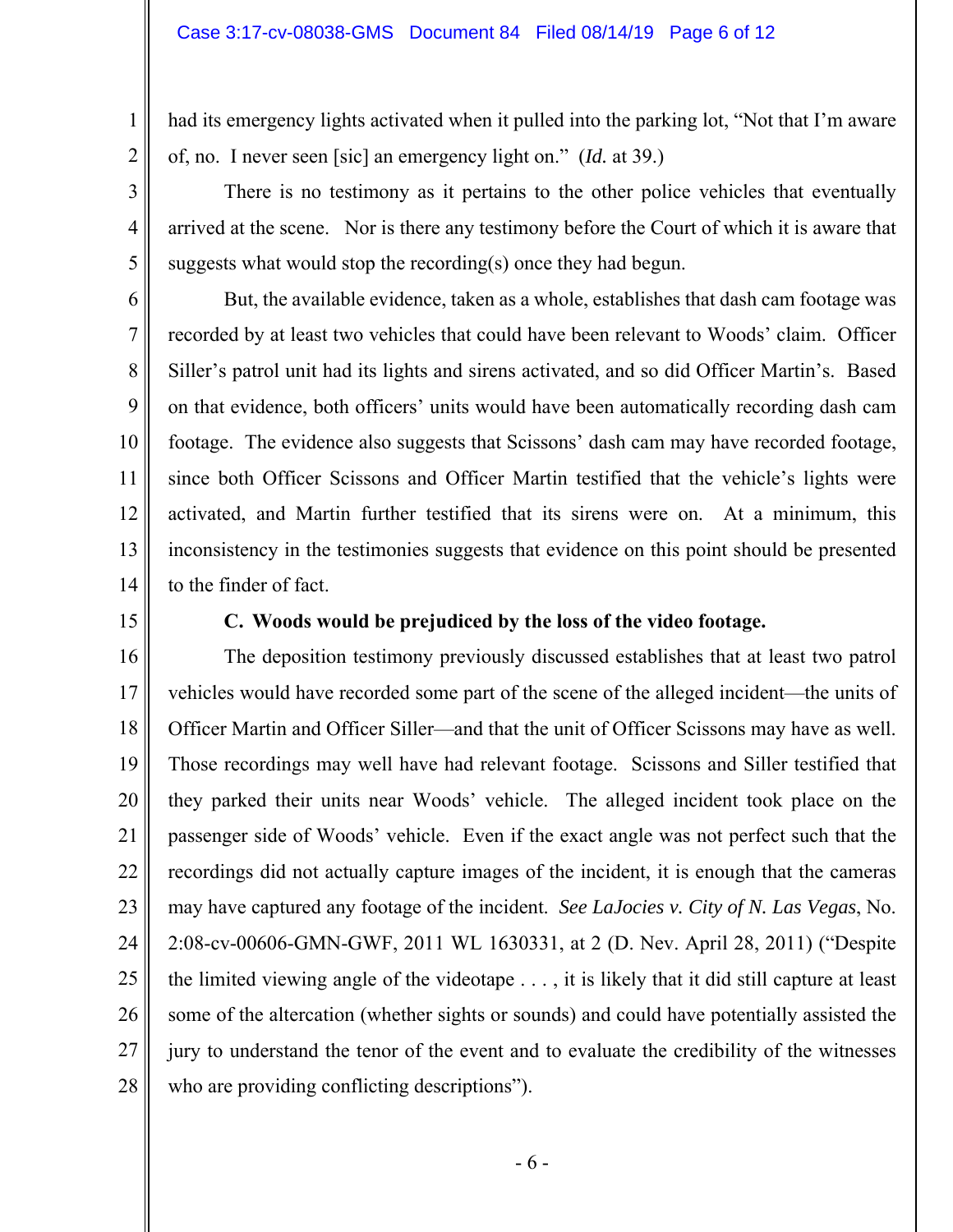### Case 3:17-cv-08038-GMS Document 84 Filed 08/14/19 Page 7 of 12

1 2 3 4 5 6 7 8 9 10 11 12 13 14 15 16 17 Moreover, because "the relevance of . . . [destroyed] documents cannot be clearly ascertained because the documents no longer exist," Scissons "can hardly assert any presumption of irrelevance as to the destroyed documents." *Leon v. IDX Systems Corp.*, 464 F.3d 951, 959 (9th Cir. 2006) (citing *Alexander v. Nat'l Farmers Org.*, 687 F.2d 1173, 1205 (8th Cir. 1982)). The Court therefore declines to assume that any recordings from the vehicles in question would have been irrelevant to Woods' claim. The deletion of the video footage could "threaten[] to distort the resolution of" Woods' case. *Id.* (quoting *U.S. for Use and Ben. of Wiltec Guam, Inc. v. Kahaluu Const. Co., Inc.*, 857 F.2d 600, 604 (9th Cir. 1988)) (quotation marks omitted). And the footage's value cannot simply be replaced by having eyewitness testimony regarding Woods' arrest—much of the value provided by video footage is that it allows a jury to make its own determination. *Peschel v. City of Missoula*, 664 F. Supp. 2d 1137, 1145 (D. Mont. 2009) ("The on-the-scene officers will testify the force used was entirely reasonable under the circumstances. The obvious inherent value of the video recording is that it would have allowed the jury, the arbiter of the facts, to see the actual events unfold and make its own collective assessment."). For those reasons, the Court concludes that Woods would have been prejudiced by any loss of video footage.

18

### **A. The City of Prescott had a duty to preserve evidence but failed to do so.**

19 20 21 22 23 24 25 26 27 28 The next issue is whether the City of Prescott, as a non-party, had a duty to preserve the video footage from the officers' dash cams. A similar question was presented in *Pettit v. Smith*. In that case, a prisoner brought a § 1983 action against department of corrections employees. 45 F. Supp. 3d at 1102. A video recording of the alleged incident was intentionally deleted by non-party prison employees, and other related pieces of evidence went missing. *Id.* at 1103–04. The defendants argued that spoliation sanctions were inappropriate because the Arizona Department of Corrections ("ADC") was not a party to the case and they (the defendants) had no personal culpability for the destruction of the missing evidence. *Id.* at 1106. The court disagreed, reasoning that although ADC was a non-party, it was not a disinterested non-party. *Id.* Rather, ADC was the entity that had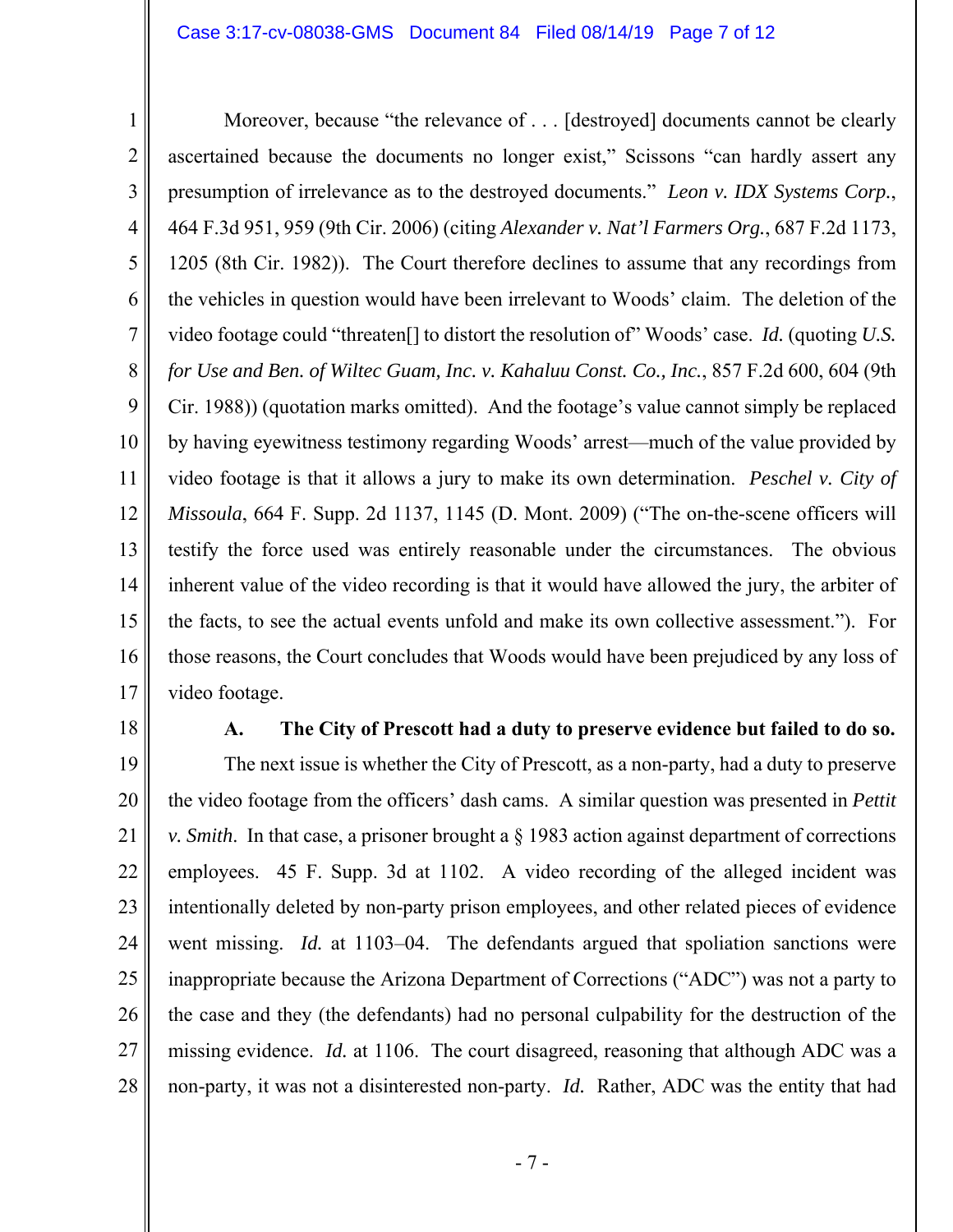2 4 5 6 7 complete control over evidence that it reasonably should have known would be relevant in future litigation. *Id.* Further, ADC was an agent of the State of Arizona, which was statutorily obligated to indemnify its employees for "any damages for which the employee becomes legally responsible if the acts or omissions resulting in liability were within the employee's course and scope of employment." *Id.* (quoting Ariz. Rev. Stat. § 41-621(P)) (quotation marks omitted). Since ADC "control[ed] the evidence and who ha[d] access to it, and the State [was] defending [the] case and w[ould] pay any judgment that results from it," the court concluded that ADC was not a disinterested third party. *Id.* Indeed, ADC was in precisely the same position as parties on whom courts regularly impose a duty to preserve evidence. *Id.*

11 12 13 14 15 16 17 18 19 20 So too here. The Prescott Police Department, as an agency of the City, exercised exclusive control over any video recordings of the incident. Officer Scissons did not himself control the video.<sup>3</sup> Like the prisoner in *Pettit*, Woods would have had no access to the video. Woods asserts, and Scissons does not contest the assertion, that the City of Prescott pays for legal representation of Officer Scissons and would indemnify him for any judgment entered against him. (Doc. 60 at 8.) Like ADC, the City of Prescott occupies the same position as parties on whom the court regularly imposes a duty to preserve evidence. The City of Prescott therefore had a duty to preserve any video recordings from the responding officers' dash cams once it knew that litigation was reasonably likely. *Id.* (citing *Wilson v. Beloit Corp.*, 921 F.2d 765, 767 (8th Cir. 1990)).

21 22 23 But the City failed to do so. As testimony from a department evidence technician establishes, there were no requests made for any footage that may have been recorded that day, (Doc. 72-1 at 105–06), and the parties do not dispute that any footage has been erased.

24

1

3

8

9

10

25

**B. The duty arose before the video would have automatically been erased.** 

26 The duty to preserve evidence "arises when a party knows or should know that the information is relevant to pending or future litigation." *Pettit*, 45 F. Supp. 3d at 1105. "The

27

<sup>28</sup>   $\overline{a}$ <sup>3</sup> An evidence technician for the department testified that recorded video footage is automatically uploaded to the department's servers when the police vehicle is near the police station. (Doc. 72-1 at 105.)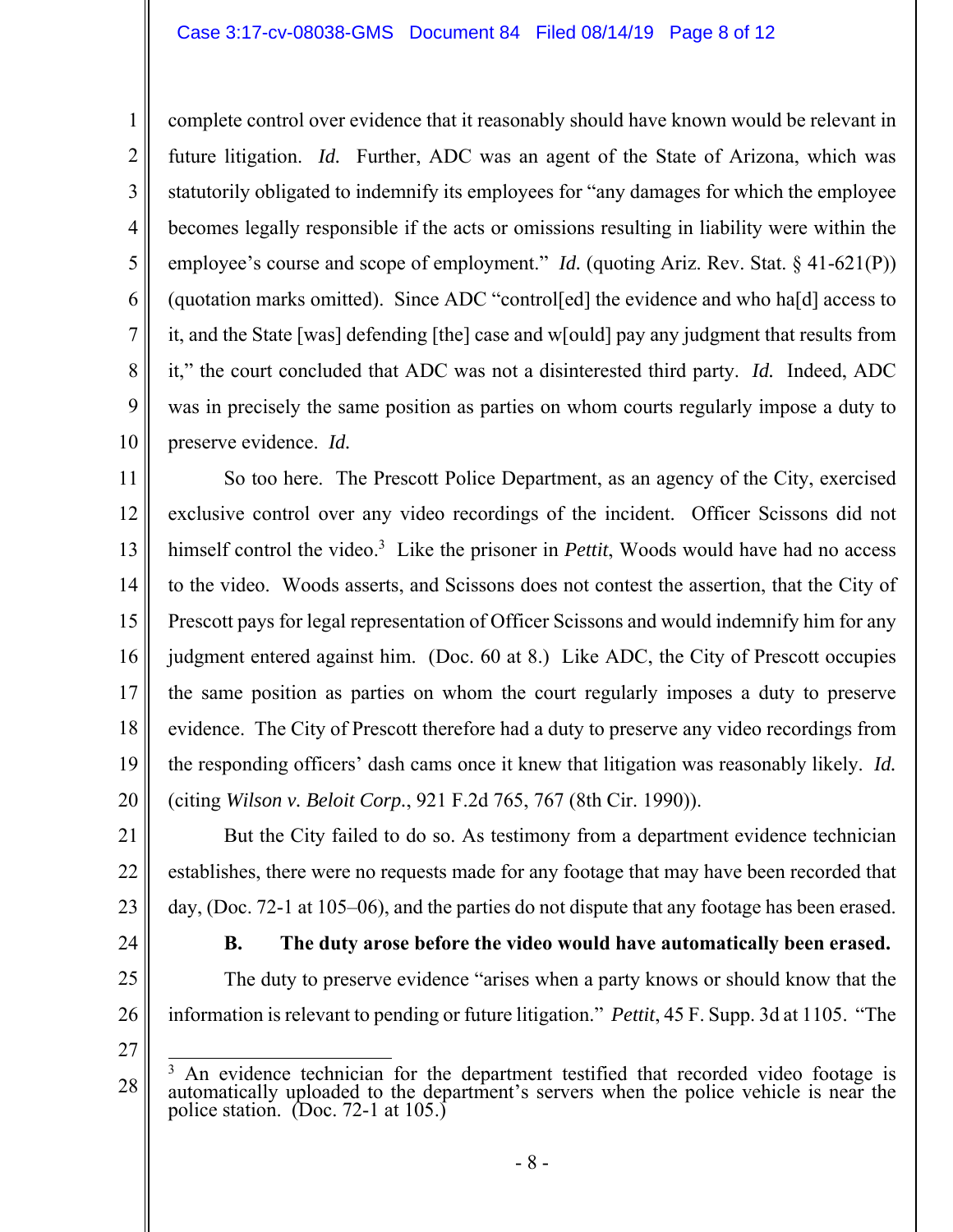#### Case 3:17-cv-08038-GMS Document 84 Filed 08/14/19 Page 9 of 12

duty to preserve is triggered not only when litigation actually commences, 'but also extends to the period before litigation when a party should reasonably know that evidence may be relevant to anticipated litigation.'" *Id.* (quoting *Suroweic v. Capital Title Agency, Inc.*, 790 F. Supp. 2d 997, 1005 (D. Ariz. 2011)).

5 6 7 8 9 10 11 12 13 14 15 16 17 18 19 20 21 22 Even before the City was aware of the actual litigation, the City should have foreseen that litigation could arise from Woods' arrest. The "Use of Force Report" for the alleged incident was completed on June 28, 2016. (Doc. 60-3 at 41.) That report concluded that Scissons used appropriate force, but did so, apparently, without requesting to review any possible recordings of the incident. (*Id.*) But the City was aware that this was not a run-of-the-mill case. Officer Scissons had deployed a taser against the subject and was involved in a physical altercation with Woods in which he "delivered several knee strikes to [Woods'] body. (Doc. 72-1 at 84.) Scissons' actions to subdue Woods were severe enough that Scissons called for medical aid to assist Woods. (*Id.*) Based on this, the City determined that the arrest warranted further internal review by the Incident Review Board. (*See id*. at 46.) That review was completed on July 22, 2016, but again was apparently finished without a request to review the possible recordings of the incident. (*Id.*) Because the City determined that a heightened level of review of the incident was warranted and that Woods had required medical assistance, it should have known that the incident might have resulted in litigation. Since the date of the decision to assemble a full Incident Review Board is not clear, the date of the issuance of that Board's decision—July 22, 2016 functionally approximates the date on which the City's duty to preserve the video footage would have arisen.

23

1

2

3

4

24

25 26 27 28 And even if the City's duty did not arise by that date, the City had actual knowledge that litigation was occurring by April 18, 2017. Officer Scissons received a waiver of service of summons and agreed to waive service on April 18. After that date, the City knew that litigation was occurring. Both July 22, 2016 and April 18, 2017 were less than one year after Woods' arrest on June 25, 2016. At either of these points, the video footage would have still existed. (See Doc. 72-1 at 106) ("In June 2017, the police server was

- 9 -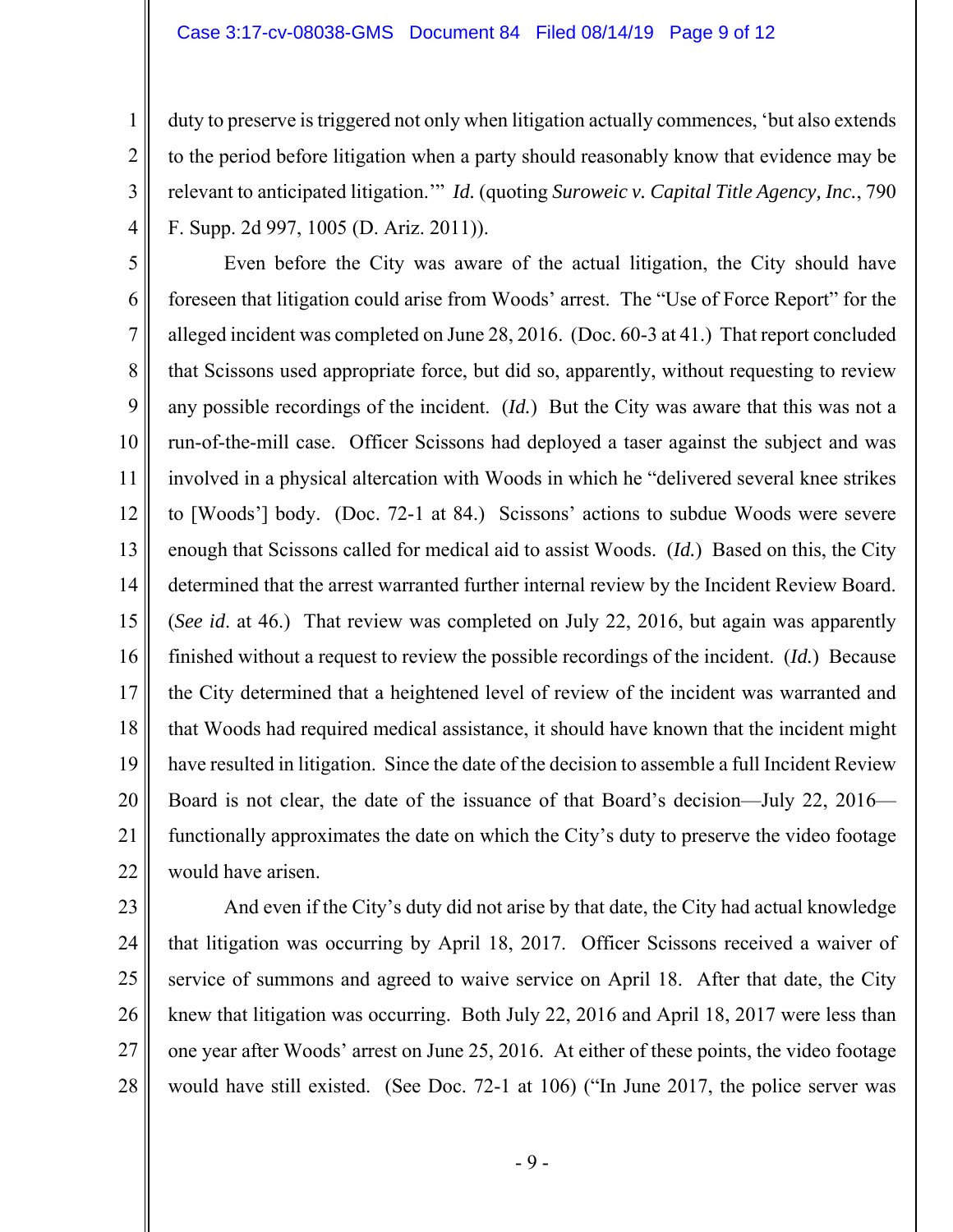programmed to erase video non-segregated footage 366 days after upload to the server.").

video and was also aware that litigation was occurring. For these reasons, the City had a

duty to preserve the video footage that arose before the date on which the footage would

have been automatically deleted from the servers pursuant to Prescott Police policy.

Prescott Police Department was aware that its patrol vehicles recorded dash cam

2 3 4

1

6

5

# **C. The spoliation can be imputed to Scissons.**

7 8 9 10 11 12 13 14 15 16 17 18 19 20 The question of whether spoliation by a non-party employer can be imputed to an employee that is a party has not been answered by the Ninth Circuit. District courts within the circuit have split. *See Pettit*, 45 F. Supp. 3d at 1110 (finding "strong reasons" to impute spoliation by employer to employee, but declining to do so because other movant failed to show that case-dispositive sanctions were appropriate); *Ramos v. Swatzell*, No. ED CV 12- 1089-BRO (SPx), 2017 WL 2857523, at \*7 (C.D. Cal. June 5, 2017) (spoliation by employer may be imputed to employee "to avoid unfair prejudice to plaintiffs"); *Peters v. Cox*, 341 F. Supp. 3d 1192, 1194–95 (D. Nev. 2018) (disagreeing with proposition that "individual defendants could be sanctioned for spoliation caused within a prison system over which they had no direct control" because doing so raised Seventh and Eleventh Amendment concerns); *Gemsa Enterprises, LLC v. Specialty Foods of Alabama, Inc.*, No. LA CV13-00729 JAK (RZx), 2015 WL 12746220, at \*9–\*10 (C.D. Cal. Feb. 10, 2015) (declining to impute spoliation by employee to employer because employee was not acting as employer's agent in spoliating evidence).

21 22 23 24 25 26 27 28 On the facts of this case, it is appropriate to impute the spoliation of the video recordings by the Prescott Police Department to Scissons for the purpose of imposing sanctions. First, as previously discussed, the Police Department is not merely a disinterested non-party. Woods has alleged—and Scissons has not refuted—that the City would pay any judgment against Scissons in this case. The City's incentives for preserving evidence thus align with Scissons' and the City is therefore in the same functional position as other parties subject to sanctions for spoliation. *Cf. Pettit*, 45 F. Supp. 3d at 1106 ("ADC is in the same position as parties on whom courts routinely impose a duty to preserve.").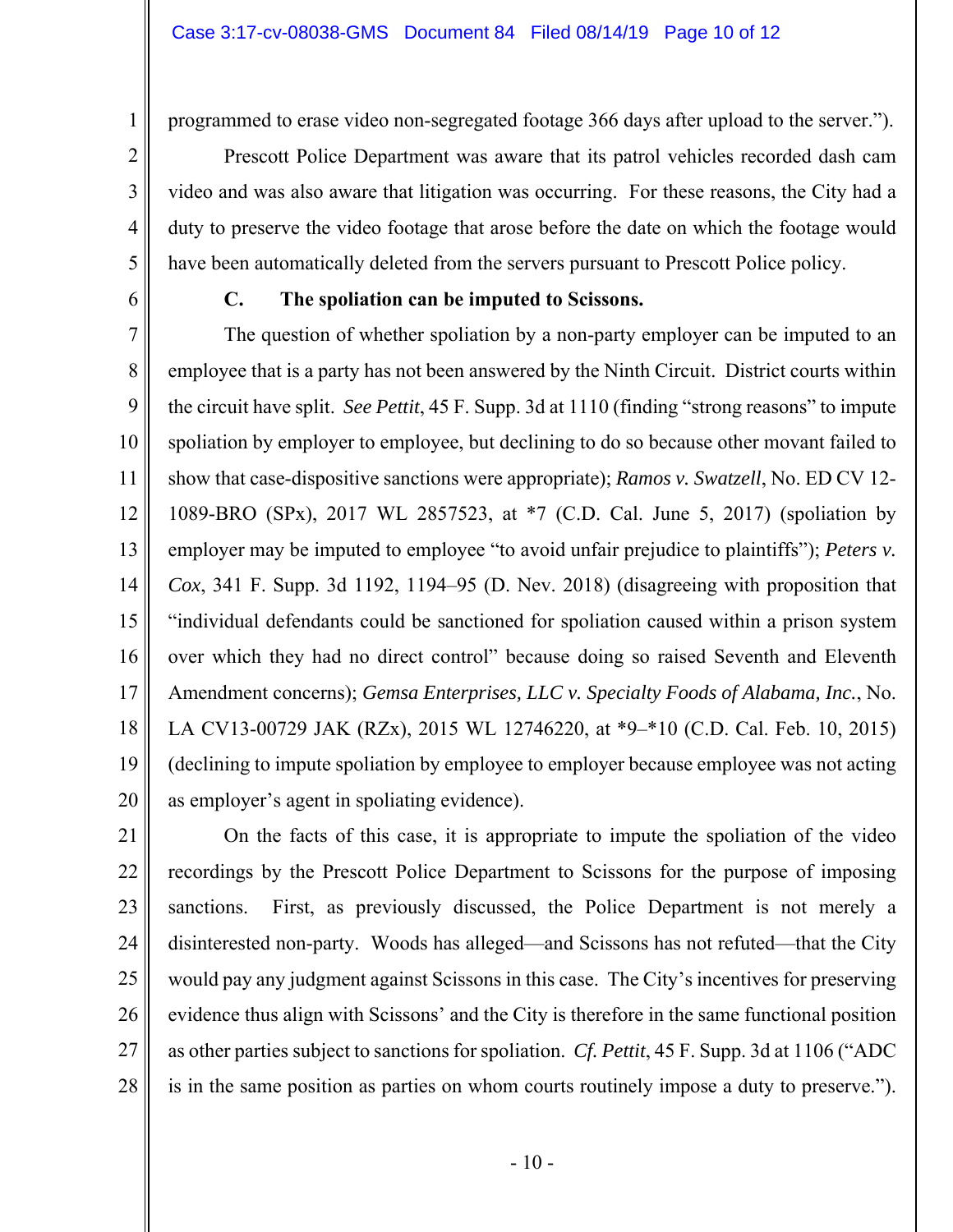Further, allowing the Police Department to destroy evidence and then declining to impose appropriate sanctions simply because it is not a party could incentivize such behavior by future non-party indemnifying employers. Additionally, leaving Woods without a remedy here for the destruction of relevant evidence would be an unjust result. *See Pettit*, 45 F. Supp. 3d at 1110 ("For the same reasons that the Court found that ADC had a duty to preserve the evidence lost in this case, the Court finds that there is strong reason to impute the spoliation of ADC to Defendants to ensure that fairness is done at trial."); *Swatzell*, 2017 WL 2856523, at \*7 ("CIW's spoliation of Garcia's personnel file and breach of duty to preserve evidence may be imputed onto Garcia to avoid unfair prejudice to plaintiffs.").<sup>4</sup>

9 10

1

2

3

4

5

6

7

8

## **D. What measures are appropriate?**

11 12 13 14 15 16 17 18 19 20 21 22 23 Under Rule 37(e), if electronic evidence that should have been preserved is lost because the party that should have preserved it failed to take reasonable steps to do so, the court "may order measures no greater than necessary to cure the prejudice." Fed. R. Civ. P.  $37(e)(1)$ . In order to impose any of the sanctions listed in  $37(e)(2)$ , however, there must first be a determination that the spoliating "party acted with the intent to deprive another party of the information's use in the litigation." The Court declines to make such a finding on the facts before it now on this motion. However, for the reasons discussed, it is appropriate to allow the parties to present evidence to the jury regarding the potential existence of video footage that was subsequently erased. The jury will further be instructed that the City of Prescott had a duty to preserve the evidence. The jury will thereafter be allowed to make its findings with all the facts in mind pertaining to the possibly deleted recordings. It will be instructed that, should it conclude, based on the evidence produced at trial, that the City of Prescott or the Prescott Police Department destroyed evidence and

24

25 26 27 4 The Eleventh Amendment concerns discussed in *Pettit* and *Peters* are absent here because The Eleventh Amendment concerns discussed in Pettu and Peters are absent here because<br>the entity whose spoliation is being imputed to Scissons is a municipality rather than a state<br>entity. The Supreme Court has consistentl

28